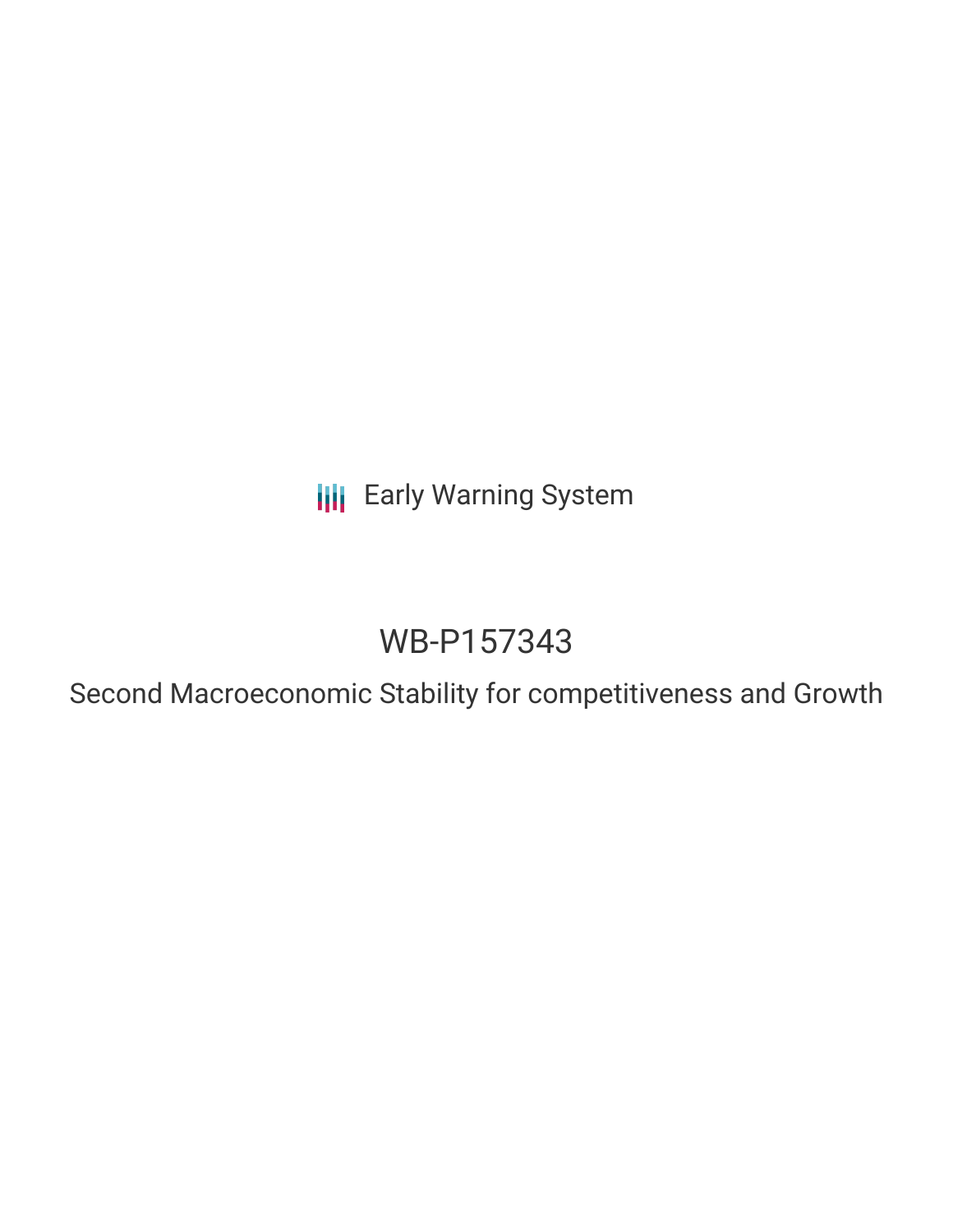

### Early Warning System Second Macroeconomic Stability for competitiveness and Growth

### **Quick Facts**

| <b>Countries</b>               | Ghana                      |
|--------------------------------|----------------------------|
| <b>Financial Institutions</b>  | World Bank (WB)            |
| <b>Status</b>                  | Active                     |
| <b>Bank Risk Rating</b>        | U                          |
| <b>Voting Date</b>             | 2017-12-20                 |
| <b>Borrower</b>                | <b>GOVERNMENT OF GHANA</b> |
| <b>Sectors</b>                 | Finance                    |
| <b>Investment Amount (USD)</b> | \$200.00 million           |
| <b>Project Cost (USD)</b>      | \$200.00 million           |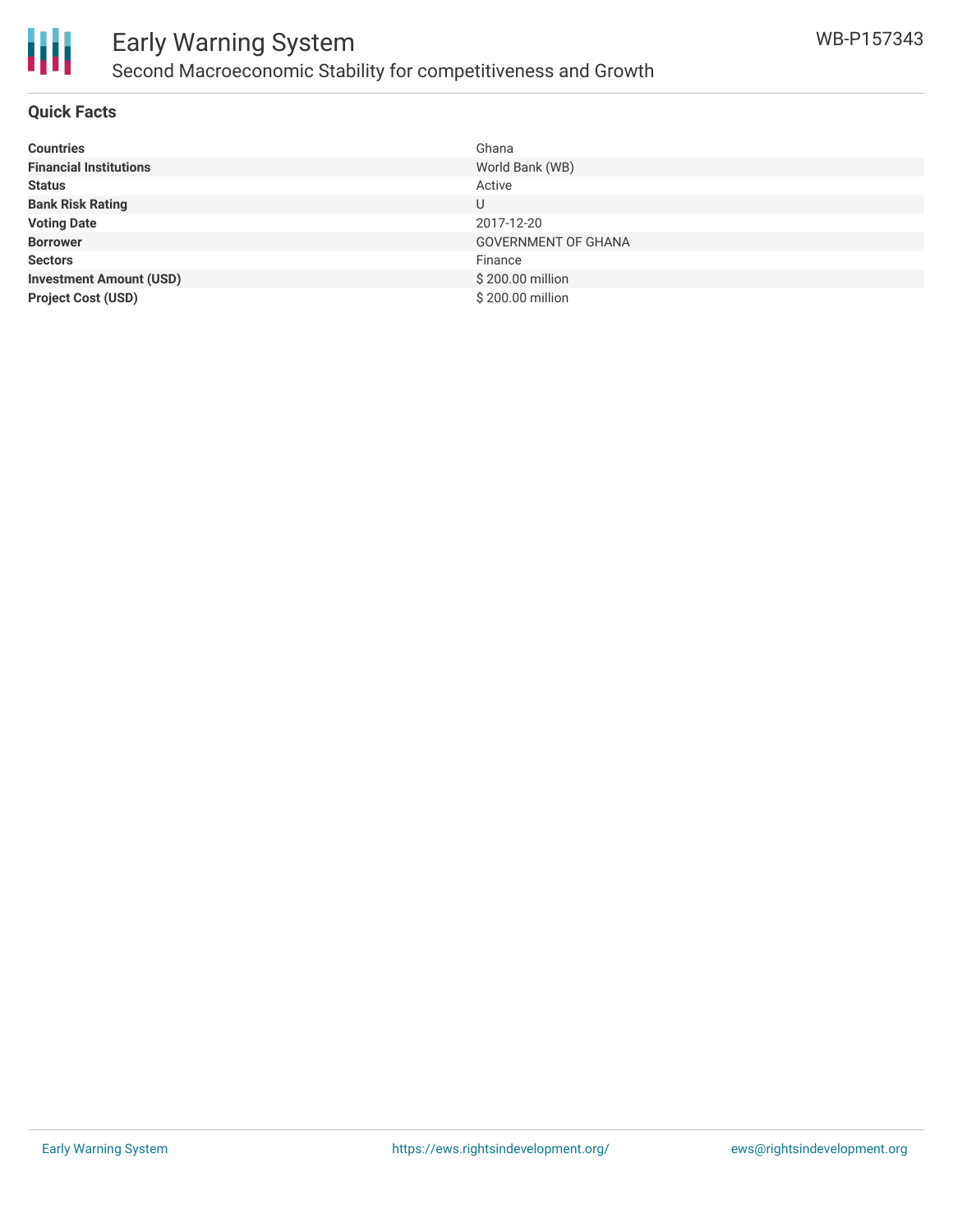

### **Project Description**

The Program Development Objectives of the proposed operation are to: (i) Strengthen institutions for more predictable fiscal outcomes; (ii) improve competitiveness for job creation; and (iii) protect the poor and vulnerable. These objectives are aligned with the three pillars of the program.

Pillar I

- Strengthen institutions for more predictable fiscal outcomes. This pillar is directly linked to the Government 's GSGDA Theme I Ensuring and sustaining Macroeconomicstability.

Pillar 2 is directly linked to Theme II GSGDA which focused on

Enhancing Competitiveness of Ghana's Private Sector but also to Theme VI which covers Human Development, Productivity and Emplo yment.

Finally, Pillar 3 focuses on p rotecting the poor and vulnerable is also linked to Theme VI of the GSGDA, as described above with particular emphasis on the human development aspects.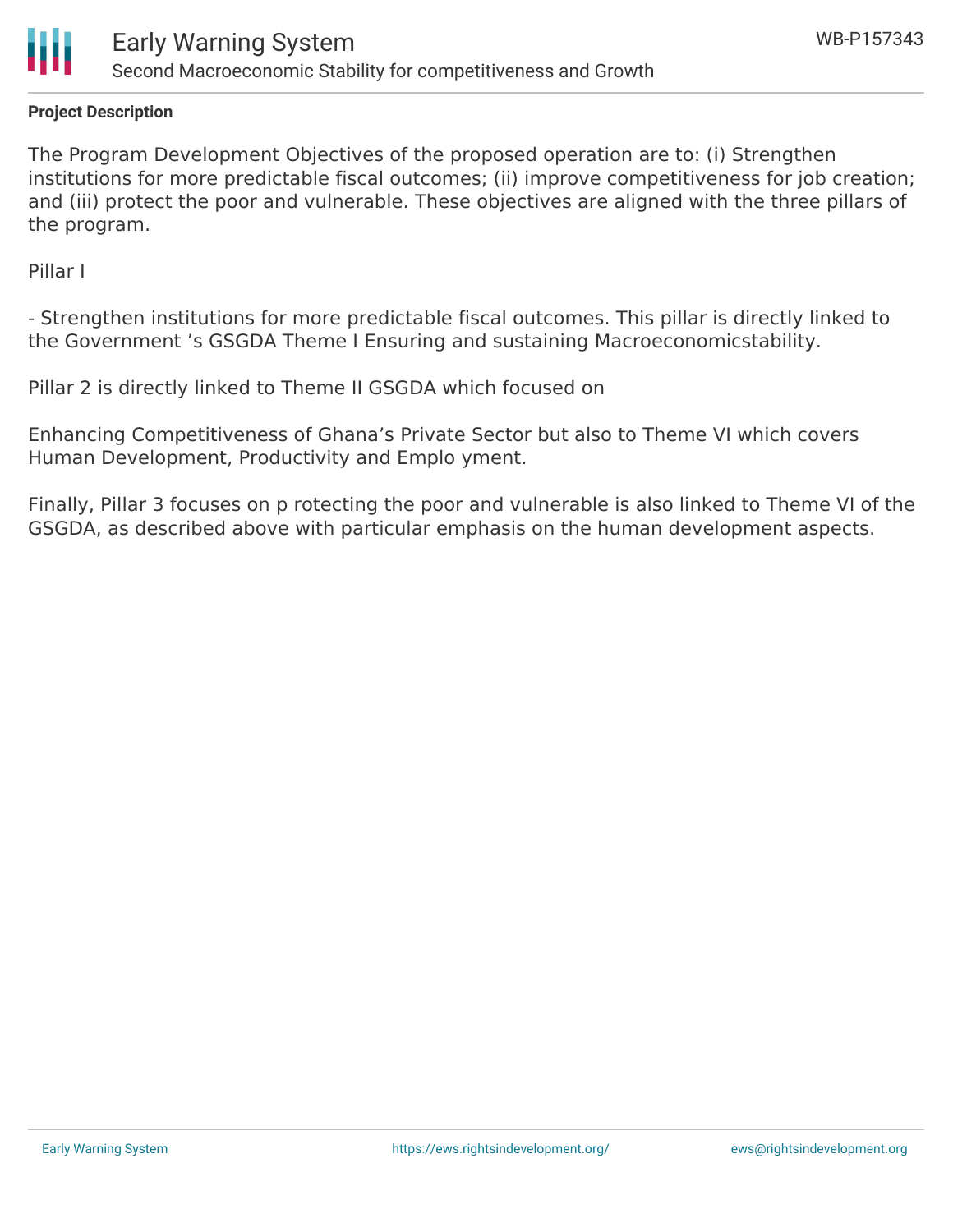

## Early Warning System Second Macroeconomic Stability for competitiveness and Growth

### **Investment Description**

World Bank (WB)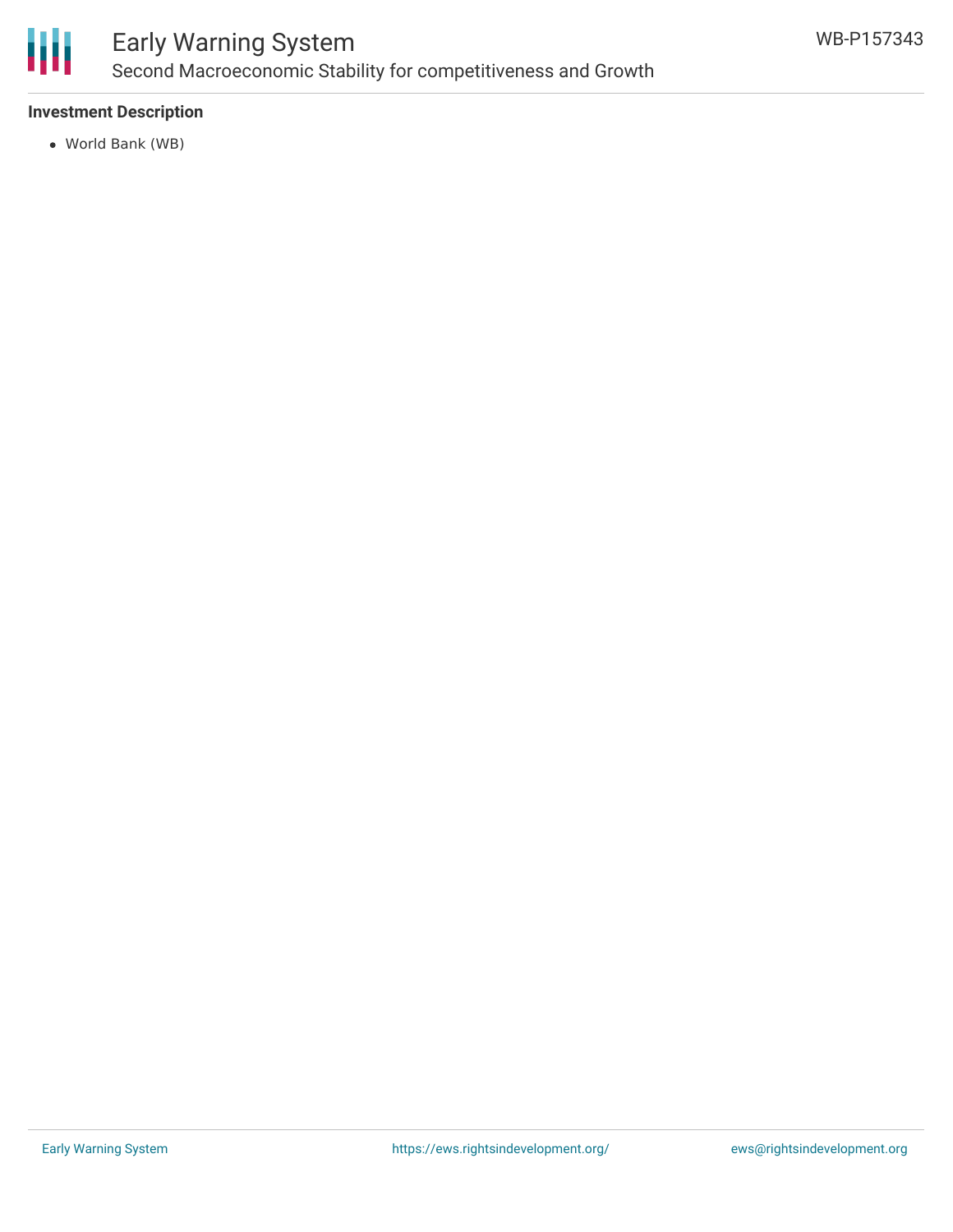

#### **Contact Information**

Contact : Michael Ayesu Title: Director, External Resource Mobilization, Multilateral Division Ministry of Finance Tel: +233 (0)302 663304 Email: MAyesu@mofep.gov.gh ACCOUNTABILITY MECHANISM OF WORLD BANK

The World Bank Inspection Panel is the independent complaint mechanism and fact-finding body for people who believe they are likely to be, or have been, adversely affected by a World Bank-financed project. If you submit a complaint to the Inspection Panel, they may investigate to assess whether the World Bank is following its own policies and procedures for preventing harm to people or the environment. You can contact the Inspection Panel or submit a complaint by emailing ipanel@worldbank.org. You can learn more about the Inspection Panel and how to file a complaint at: http://ewebapps.worldbank.org/apps/ip/Pages/Home.aspx.